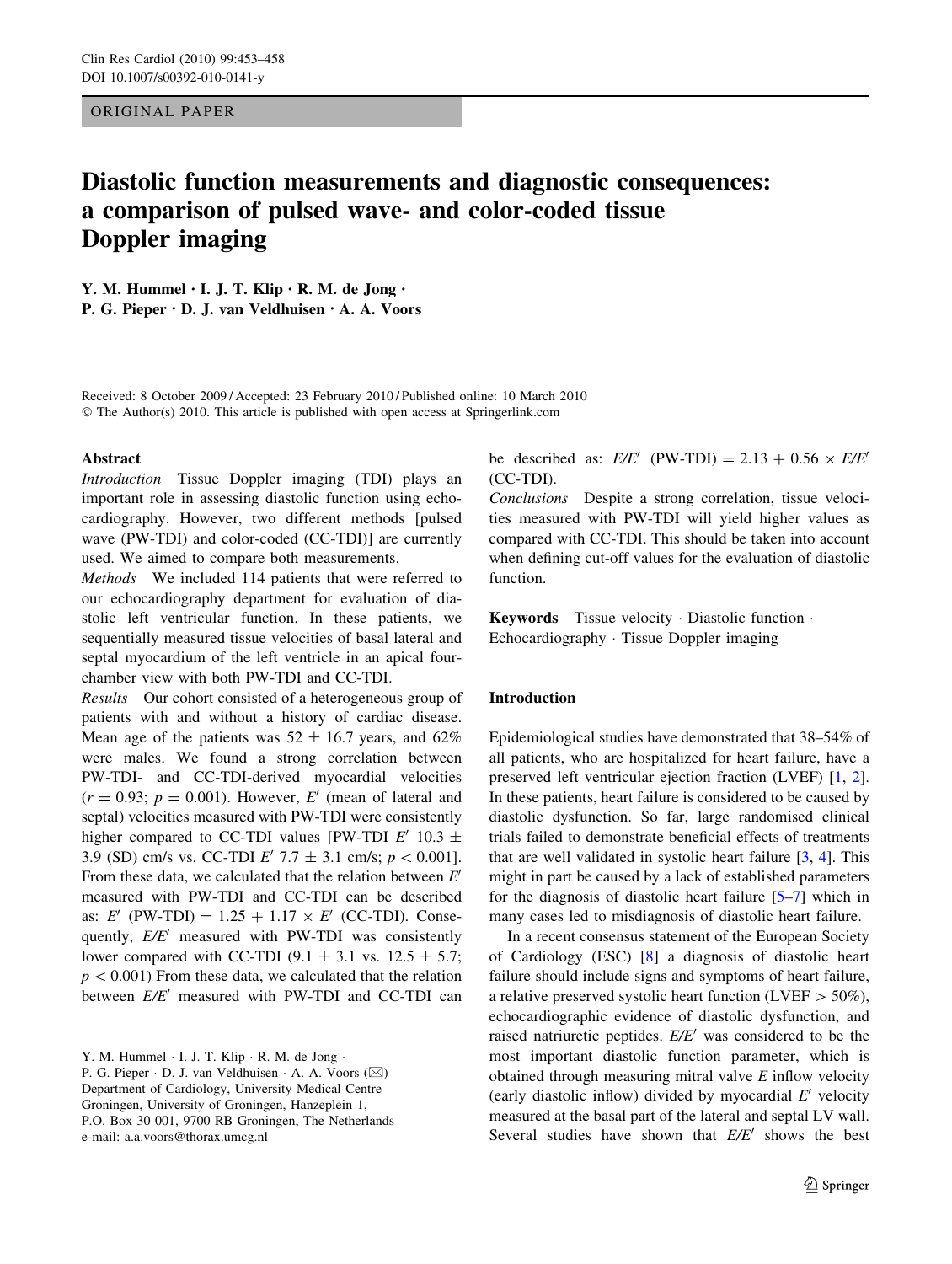correlation with invasively measured pressure volume curves  $[9-12]$  $[9-12]$ . However, the actual value of  $E/E'$  depends on the method that has been used.  $E'$  values are derived from relatively new echo techniques which are generally accepted in the evaluation of diastolic LV function [\[13](#page-5-0)].  $E'$  can be measured both by pulsed wave tissue Doppler imaging (PW-TDI) (spectral tissue Doppler imaging) and color-coded tissue Doppler imaging (CC-TDI). Both methods are based on the same tissue Doppler imaging (TDI) principle. However, differences between PW-TDI and CC-TDI measurements have been shown in phantoms and small cohorts of healthy volunteers and patients [\[14–16](#page-5-0)]. The primary aim of the present study was to assess similarities and differences between PW-TDI- and  $CC-TDI$ -derived  $E'$  values in a heterogeneous and larger group of patients referred for evaluation of diastolic function and to investigate the implications of using these different techniques for the classification of patients for diastolic heart failure using  $E/E'$ .

# **Methods**

# Patient population

A total number of 114 consecutive patients, 18 years of age and older, who were referred for left ventricular diastolic function measurements at the Department of Echocardiography of the University Medical Center Groningen, were included in the present study. We excluded patients with a poor quality of the echocardiogram, atrial fibrillation/flutter or severe arrhythmias, hemodynamic important mitral valve regurgitation, patients with dyskinetic wall motions, and patients with artificial valves or congenital heart disease. The study was approved by the local medical ethics committee.

# Echocardiography

Transthoracic echocardiography was performed using a Vivid-7 (General Electric, Horton, Norway) and a 2.5 MHz probe. LV-dimension and wall thickness were measured on a standard parasternal long axis view, atrial dimensions measured in parasternal long axis and apical four-chamber view. Left ventricular systolic function was analyzed in all standard views. All measurements were performed according to the European Society of Echocardiography guidelines [[17\]](#page-5-0).

Standard mitral valve inflow parameters were measured in the apical four-chamber view with the sample volume at the tips of the mitral leaflets; two consecutive heart cycles were recorded at end-expiration. Early mitral valve inflow  $(E)$ , deceleration time of E inflow (DT), atrial contraction (A) and isovolumetric relaxation time (IVRT) were measured. Both TDI modalities were acquired. TDI measurements were performed in an apical four-chamber view (AP4CH) making sure samples were placed at the junction of MV annulus and basal part of LV myocardium. PW-TDI measurements were performed while scanning (online measurements) using a high-pass tissue filter. A sample size of 4 mm was used (standard setting of VIVID-7, GE, Horton, Norway). If needed, a sector tilt was used to make sure that the angle between the probe and myocardial motion was \15%. CC-TDI images were acquired and digitalized, exporting them to a workstation containing ECHOPAC 8.1 version software. 2D images with a high-pass tissue filter were digitalized, and CC-TDI measurements were performed offline, using a circular sample size of 3  $\times$  3 mm and FPS  $>$  180 frames/s, while a single observer was blinded by outcomes of PW-TDI measurements.

 $E'$  was measured with both TDI modalities by a single experienced echo technician. Mean of lateral and septal  $E'$ values were used in calculation of  $E/E'$ .

# Statistical analysis

Data were analyzed with SPSS version 14.0. All data were expressed as mean and standard deviation. CC-TDIand PW-TDI-derived values were compared using a paired T test and Bland–Altman analysis. Scatter plots were made to evaluate linearity of  $E'$  and  $E/E'$  values. A simple regression analysis was used for calculating the relation between both methods of calculating  $E'$  and  $E/E'$ . Agreement of classification was analyzed using Cohen's kappa test.

# Results

A total of 114 patients were studied. Table [1](#page-2-0) shows the patient characteristics. Mean age was  $52 \pm 16.7$  years, and 62% were males. Nineteen patients had a previous myocardial infarction; chronic heart failure was diagnosed in 21 patients; 17 had a history of hypertension and 14 were diagnosed with coronary artery disease.

Comparison between PW-TDI and CC-TDI

We found a strong correlation of septal and lateral mean  $E'$ velocities between both PW-TDI and CC-TDI  $(r = 0.93;$  $p = 0.001$ ; Fig. [1\)](#page-2-0). However, mean E' values measured with CC-TDI were consistently lower than those measured with PW-TDI.  $E'$  velocity measurements with PW-TDI showed a mean of  $10.3 \pm 3.9$  cm/s, and E' velocity measurements with CC-TDI show a mean of  $7.7 \pm 3.1$  cm/s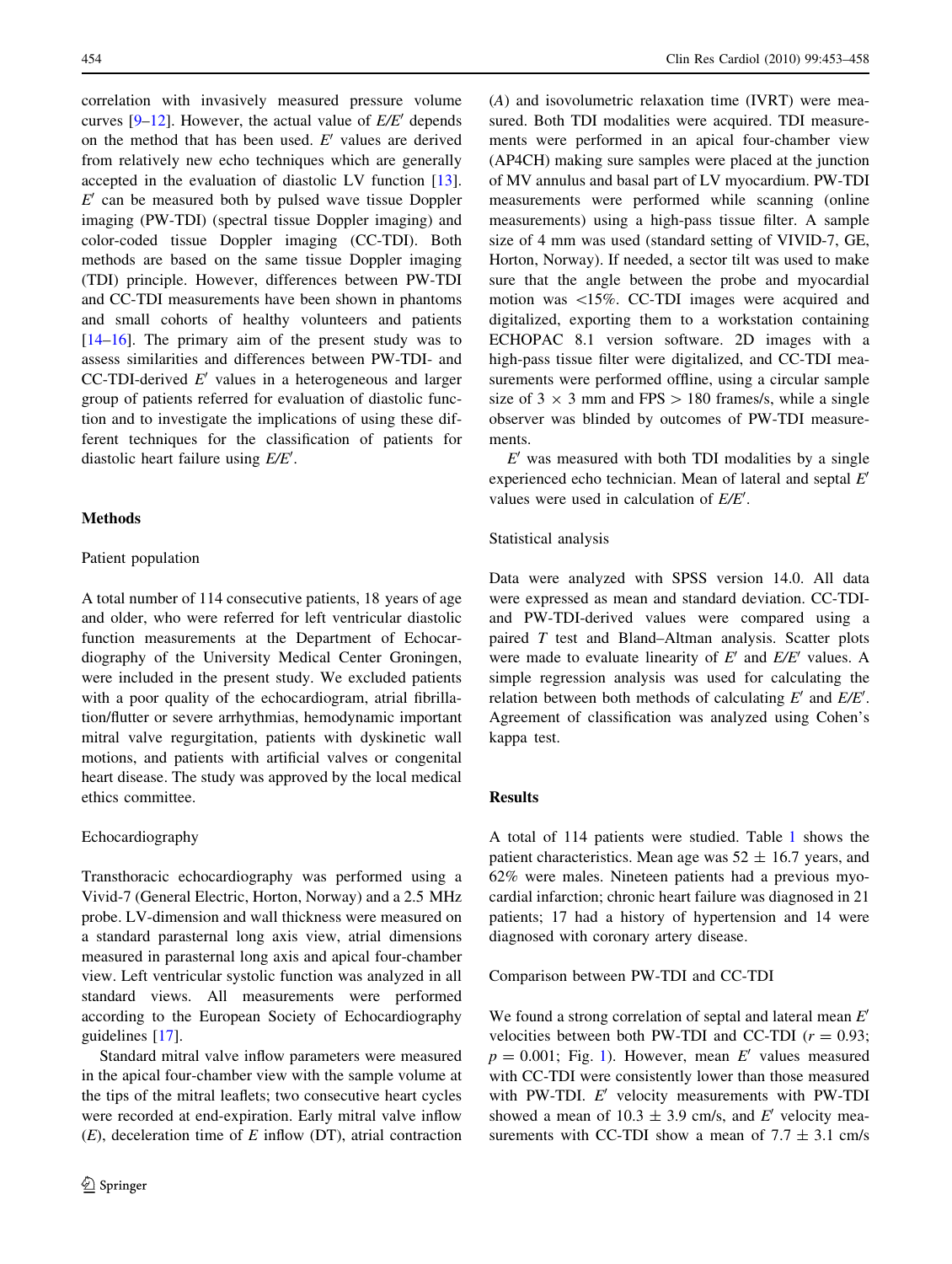<span id="page-2-0"></span>Table 1 Baseline characteristics of the patients

| Age (years)             | $52 \pm 16.7$   |
|-------------------------|-----------------|
| Sex, male $(\%)$        | 62              |
| HF(bpm)                 | $68 \pm 11.7$   |
| Mean LVEF               | $0.53 \pm 0.12$ |
| LVEF category, $n$ (%)  |                 |
| $0.55 - 0.60$           | 90 (78.9)       |
| $0.45 - 0.54$           | 8(7.1)          |
| $0.30 - 0.44$           | 11(9.6)         |
| < 0.30                  | 5(4.4)          |
| History of AMI, $n$ (%) | 19(16.7)        |
| CHF, $n$ $(\%)$         | 21 (18.4)       |
| NYHA, $n$ $(\%)$        |                 |
| I                       | 93 (81.6)       |
| П                       | 11(9.6)         |
| Ш                       | 10(8.8)         |
| IV                      | 0(0)            |
| Hypertension, $n$ (%)   | 17 (14.9)       |
| CAD, $n$ $(\%)$         | 14(12.3)        |
| E                       | $0.84 \pm 0.23$ |
| A                       | $0.70 \pm 0.21$ |
| $E/A$ ratio             | $1.31 \pm 0.53$ |
| DT                      | $224 \pm 79$    |
| <b>IVRT</b>             | $94 \pm 23$     |
| PW $E'$ sep             | $8.9 \pm 3.3$   |
| PW $E'$ lat             | $11.6 \pm 4.9$  |
| Mean PW $E'$ (sep-lat)  | $10,3 \pm 3.9$  |
| $E'$ sep                | $6.9 \pm 2.9$   |
| $E'$ lat                | $8.5\,\pm\,3.7$ |
| Mean $E'$ (sep-lat)     | $7.7 \pm 3.1$   |
| E/PW E'                 | $9.1 \pm 3.8$   |
| E/E'                    | $12.5 \pm 5.7$  |
|                         |                 |

Data are presented as mean ± SD

 $PW E E$  myocardial velocity using pulsed wave tissue Doppler;  $E E E$ myocardial velocity using color-coded tissue Doppler;  $E/PWE'E/E'$ calculated by usage of PW-TDI;  $E/E'$   $E/E'$  calculated by usage of CC-TDI; HF heart frequency; bpm beats per minute; CHF chronic heart failure; CAD coronary artery disease; NYHA New York Heart Association classification; DT deceleration time; IVRT isovolumetric relaxation time; LVEF left ventricular ejection fraction; AMI acute myocardial infarction

 $(p<0.001)$ . Bland and Altman representations of these differences are shown in Fig. 2, showing a proportional error, i.e., the difference between both methodologies is higher when  $E'$  values are higher. The relation between  $E'$  measured in our data can be described as:  $E'$  (PW- $TDI$ ) = 1.25 + 1.17  $\times$  E' (CC-TDI). Our Bland and Altman analysis (Fig. [3\)](#page-3-0) shows the variability of the relationship between both measurements  $(\sim 10-50\%$  difference between values). We also found a strong correlation of  $E/E'$  values between PW-TDI and CC-TDI ( $r = 0.85$ ;



Fig. 1 Correlation between  $E'$  values measured with CC-TDI and PW-TDI  $(r = 0.93, p = 0.001)$ 



Fig. 2 Bland–Altman representation of  $E'$  values derived by PW-TDI and CC-TDI

 $p < 0.001$ ; Fig. [4\)](#page-3-0). However,  $E/E'$  measured with PW-TDI was consistently lower compared with CC-TDI  $(9.1 \pm 3.1)$ vs.  $12.5 \pm 5.7$ ;  $p < 0.001$ ). Relation between both methods of calculating  $E/E'$  can be formulated as:  $E/E'$  (PW-TDI) =  $2.13 + 0.56 \times E/E'$  (CC-TDI).

Classification of left ventricular diastolic function

The cut-off  $E/E'$  values for the diagnosis of diastolic heart failure defined by the ESC consensus statement (normal  $\leq$ 8; possible diastolic dysfunction 8–15; diastolic dysfunction  $>15$ ) were based on measurements with PW-TDI. Using this definition, we found marked differences in the classification of diastolic function when using either PW-TDI or CC-TDI. Diastolic dysfunction was diagnosed in nine patients using PW-TDI, and in 24 patients using CC-TDI ( $p < 0.001$ ). Conversely, absence of diastolic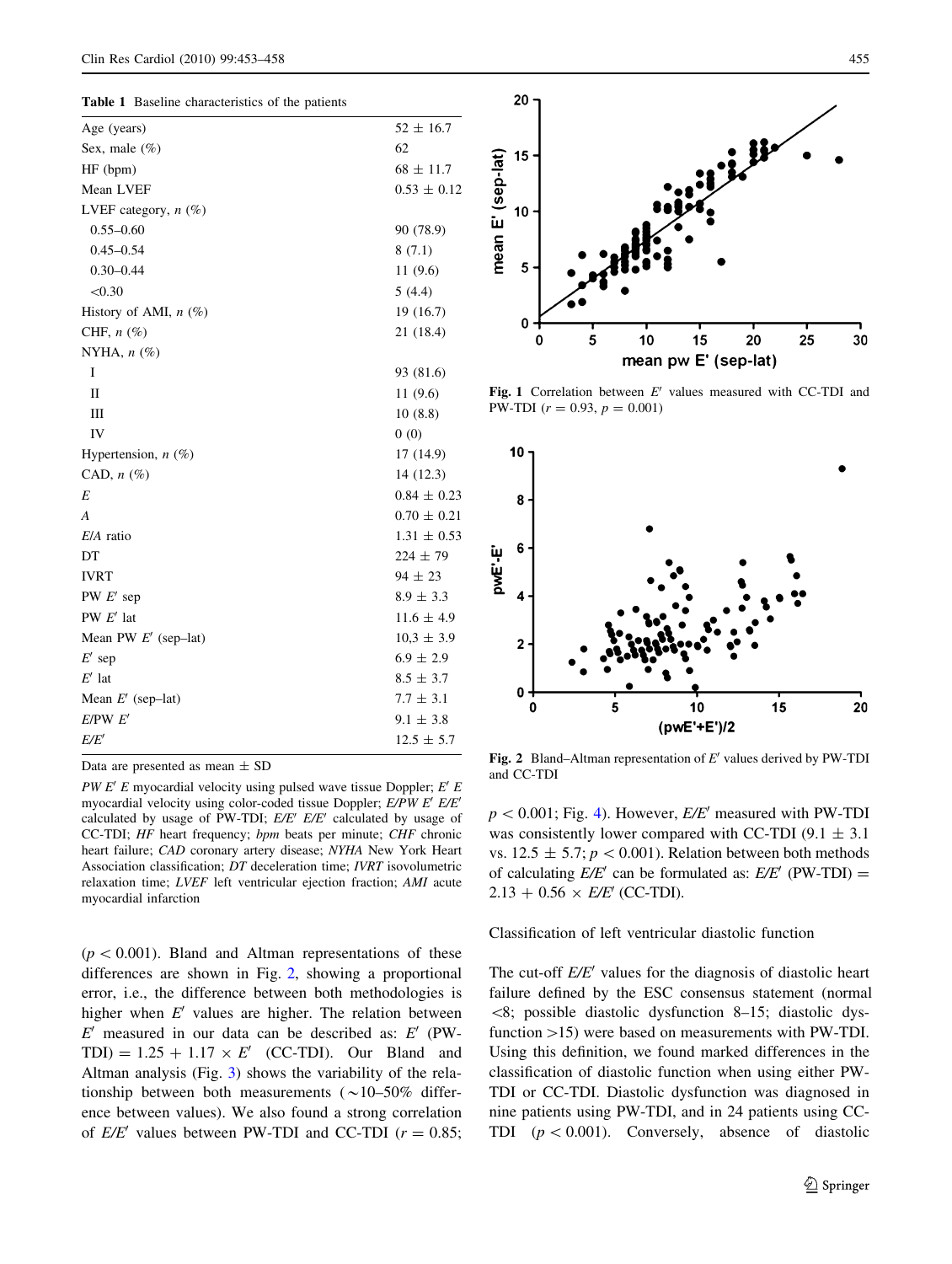<span id="page-3-0"></span>

Fig. 3 Bland–Altman representation of  $E'$  values derived by PW-TDI and CC-TDI expressed in percentile differences



Fig. 4 Correlation between  $E/E'$  values measured with CC-TDI and PW-TDI ( $r = 0.85$ ,  $p < 0.001$ )

dysfunction was diagnosed in 48 patients using PW-TDI, and in 16 patients using CC-TDI  $(p < 0.001)$  (Fig. 5). Using the proposed formula  $E/E'$  (PW-TDI) = 2.13 +  $0.56 \times E/E'$  (CC-TDI), cut-off values of CC-TDI should be: normal <11; possible diastolic dysfunction 11–20; diastolic  $dysfunction > 20$ .

## Discussion

We found a strong correlation between myocardial velocities measured with PW-TDI and CC-TDI in wide range of patients with and without left ventricular systolic and diastolic dysfunction and with and without symptoms. This indicates that although both methodologies are different, they represent the same velocity increase and decrease



Fig. 5 Misclassification of diastolic dysfunction when PW-TDI cut-off values are used for CC-TDI

profile. However, the actual values that are obtained are markedly different. As a consequence, a significant difference in calculated  $E/E'$  values was found, which has important implications for the classification of patients with diastolic heart failure. Evaluation of diastolic function has become increasingly important, since it has been well established that nearly half of the patients that are hospitalized for acute decompensated heart failure have a relatively preserved systolic function, and diastolic dysfunction is considered to be the main cause of heart failure in these patients. Well-defined criteria for the diagnosis of diastolic heart failure are therefore important. A major step forward has been made with the consensus statement on the diagnosis of heart failure with normal left ventricular ejection fraction by the European Society of Cardiology [\[8](#page-4-0)]. One of the main measurements proposed to assess diastolic function is tissue velocity  $E(E')$ , and cut-off values have been agreed upon for classification of diastolic function using in particular the  $E/E'$  ratio. It is important to realize that the proposed  $E/E'$  cut-off values are based on pulsed Doppler measurements (PW-TDI). CC-TDI is routinely used in many clinics, and if they apply the same criteria for diastolic dysfunction as suggested in the ESC consensus statement, there will be a considerable overestimation of patients with diastolic dysfunction.

Previous studies comparing PW-TDI and CC-TDI have shown comparable results in phantoms, smaller cohorts of healthy volunteers and patients [\[14–16](#page-5-0)]. Kukulski et al. [\[11](#page-4-0)] investigated phantoms and 23 healthy volunteers (mean age 33 years), and found a good correlation between both methods but with unsatisfactory limits of agreement. McCulloch et al. [[15\]](#page-5-0) investigated 31 patients and showed significant correlations between myocardial velocities measured with PW-TDI and CC-TDI, with a significant underestimation of CC-TDI and consequently an overestimation of  $E/E'$ . In their analysis of  $E'$  values, they found a relation which could be described by the following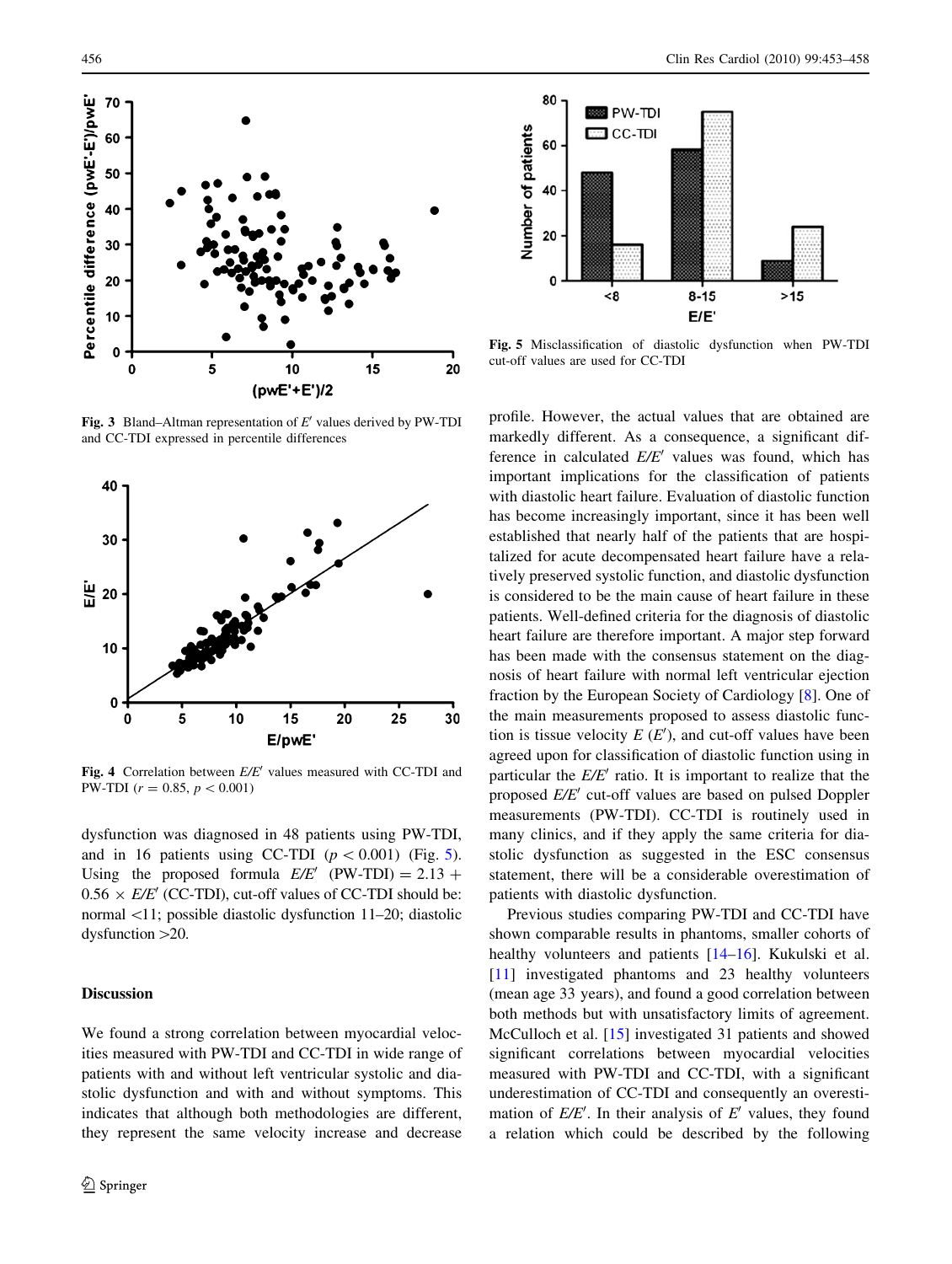<span id="page-4-0"></span>formula:  $E'$  (PW-TDI) = 1.46 + 1.14  $\times$  E' (CC-TDI). However, as they stated, a numeric uniform correction calculating PW-TDI-derived  $E'$  from CC-TDI-derived  $E'$ was hampered by the variable relationship  $(\sim10-90\%$ difference between values) as was shown in their Bland and Altmann analysis. Our Bland and Altmann analysis shows a better relationship ( $\sim$ 10–50% difference between values).

Tartiere et al. [[16\]](#page-5-0) compared PW-TDI and CC-TDI in 52 patients. They also found a similar difference between the two methods. Their Bland and Altman plot showed results comparable to our data for  $E'$  values between 3 and 11 cm/s. Values above 11 cm/s in their group were sparse (four patients) compared to our population, and therefore our study gives more insight in the differences between both methods for a larger range of values. This leads to a more complete insight in the relation between PW-TDI and CC-TDI, showing increased differences with an increasing value of  $E'$ .

The differences between the  $E'$  measurements can be partially explained by the different methodologies used for the estimation of myocardial velocities. PW-TDI is computed with a fast Fourier transformation (FFT) technique which will result in a peak velocity measured, while CC-TDI uses autocorrelation methodology resulting in peak-mean velocity. These limitations and differences in methodology were described in detail by Kukulski et al.  $[14]$  $[14]$ . A second explanation for the observed difference might be the placement of the sample within the myocardium. However, this explanation is less likely to account for the structural difference in TDI values since roughly the same myocardial region was sampled. Still slightly different transducer angulation and evaluation of different heart cycle may account for some of the differences. Other explanations might be related to the use of filters to reduce noise.

Technical disadvantages are more or less the same in both methodologies; however, CC-TDI has less spatial resolution and the advantage of offline measurements. Another advantage of CC-TDI methodology are other applications that can be performed on these tissue filtered images like tissue tracking and strain rate imaging.

## Limitations

The applicability of our formula's to calculate  $E'$  and  $E/E'$ for PW-TDI using measurements of  $E'$  obtained with CC-TDI or vice versa is not optimal since we also showed a large variability between values. The current formula, however, seems to be the best we have got so far. This variability can be partially explained by differences in methodology and slight differences in sample placing.

Also a slight difference in frame rates used in both methodologies of 180–211 fps might have increased this variability while due to 'undersampling' of CC-TDI peak velocities might have been missed.

# **Conclusion**

In this study, we showed a strong correlation between  $E'$ values obtained by PW-TDI and CC-TDI. However,  $E'$ velocities obtained by CC-TDI are significantly lower. This may lead to different classification of diastolic function and erroneous diagnosis of diastolic heart failure in clinical practice using CC-TDI.

Open Access This article is distributed under the terms of the Creative Commons Attribution Noncommercial License which permits any noncommercial use, distribution, and reproduction in any medium, provided the original author(s) and source are credited.

#### References

- 1. Owan TE, Hodge DO, Herges RM, Jacobsen SJ, Roger VL, Redfield MM (2006) Trends in prevalence and outcome of heart failure with preserved ejection fraction. N Engl J Med 355(3):251–259
- 2. Abhayaratna WP, Marwick TH, Smith WT, Becker NG (2006) Characteristics of left ventricular diastolic dysfunction in the community: an echocardiographic survey. Heart 92(9):1259– 1264
- 3. Voors AA, de Jong RM (2008) Treating diastolic heart failure. Heart 94(8):971–972
- 4. Massie BM, Carson PE, McMurray JJ, Komajda M, McKelvie R, Zile MR et al (2008) Irbesartan in patients with heart failure and preserved ejection fraction. N Engl J Med 359:2456–2467
- 5. Sanderson JE (2007) Heart failure with a normal ejection fraction. Heart 93(2):155–158
- 6. Ingle L, Cleland JG, Clark AL (2008) Perception of symptoms is out of proportion to cardiac pathology in patients with ''diastolic heart failure''. Heart 94(6):748–753
- 7. Hettwer S, Panzner-Grote B, Witthaut R, Werdan K (2007) Isolated diastolic dysfunction—diagnostic value of tissue Doppler imaging, colour M-mode and N-terminal pro B-type natriuretic peptide. Clin Res Cardiol 96(12):874–882
- 8. Paulus WJ, Tschope C, Sanderson JE, Rusconi C, Flachskampf FA, Rademakers FE et al (2007) How to diagnose diastolic heart failure: a consensus statement on the diagnosis of heart failure with normal left ventricular ejection fraction by the Heart Failure and Echocardiography Associations of the European Society of Cardiology. Eur Heart J 28(20):2539–2550
- 9. Nagueh SF, Middleton KJ, Kopelen HA, Zoghbi WA, Quinones MA (1997) Doppler tissue imaging: a noninvasive technique for evaluation of left ventricular relaxation and estimation of filling pressures. J Am Coll Cardiol 30(6):1527–1533
- 10. Nagueh SF, Mikati I, Kopelen HA, Middleton KJ, Quinones MA, Zoghbi WA (1998) Doppler estimation of left ventricular filling pressure in sinus tachycardia. A new application of tissue Doppler imaging. Circulation 98(16):1644–1650
- 11. Ommen SR, Nishimura RA, Appleton CP, Miller FA, Oh JK, Redfield MM et al (2000) Clinical utility of Doppler